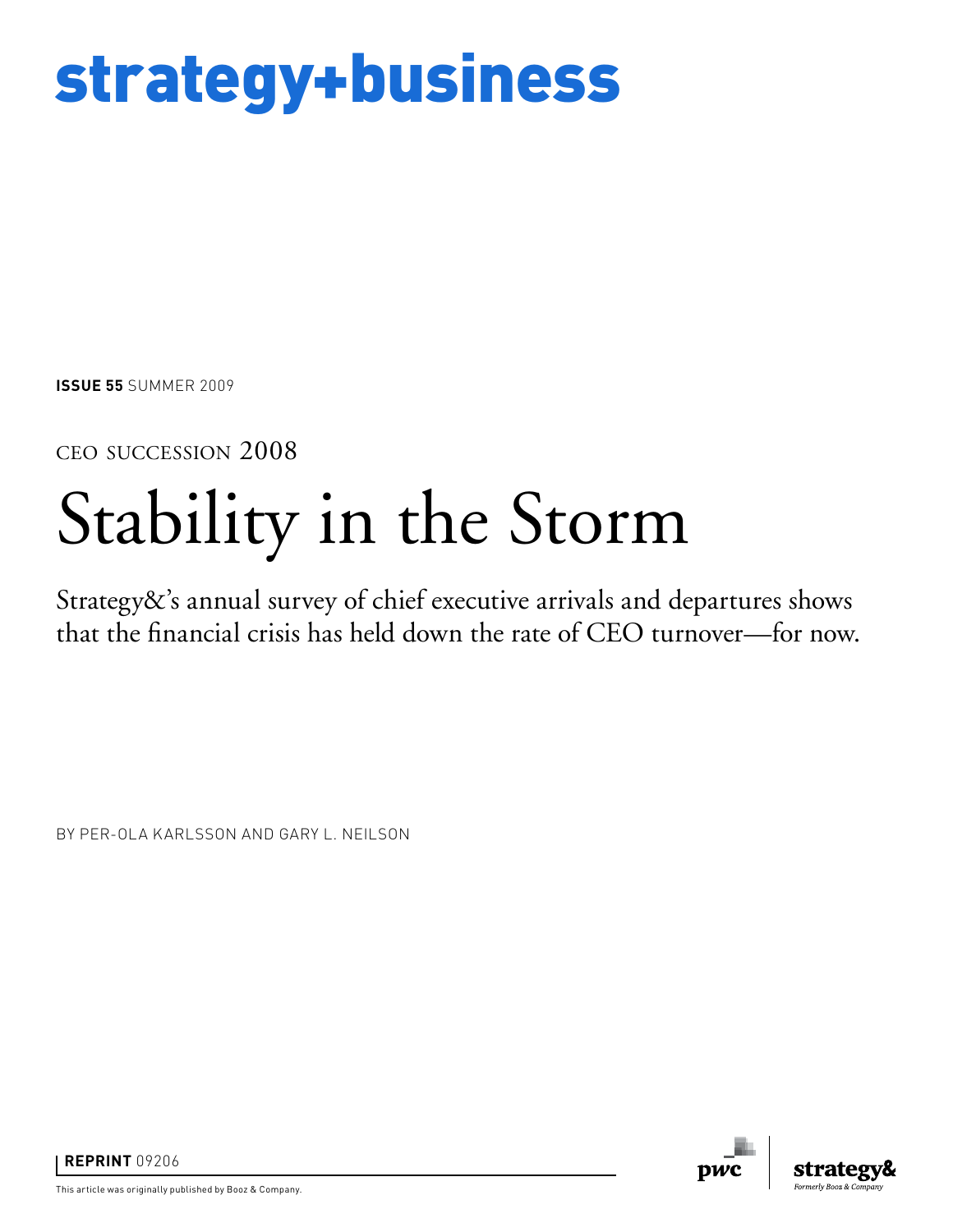

features **special report**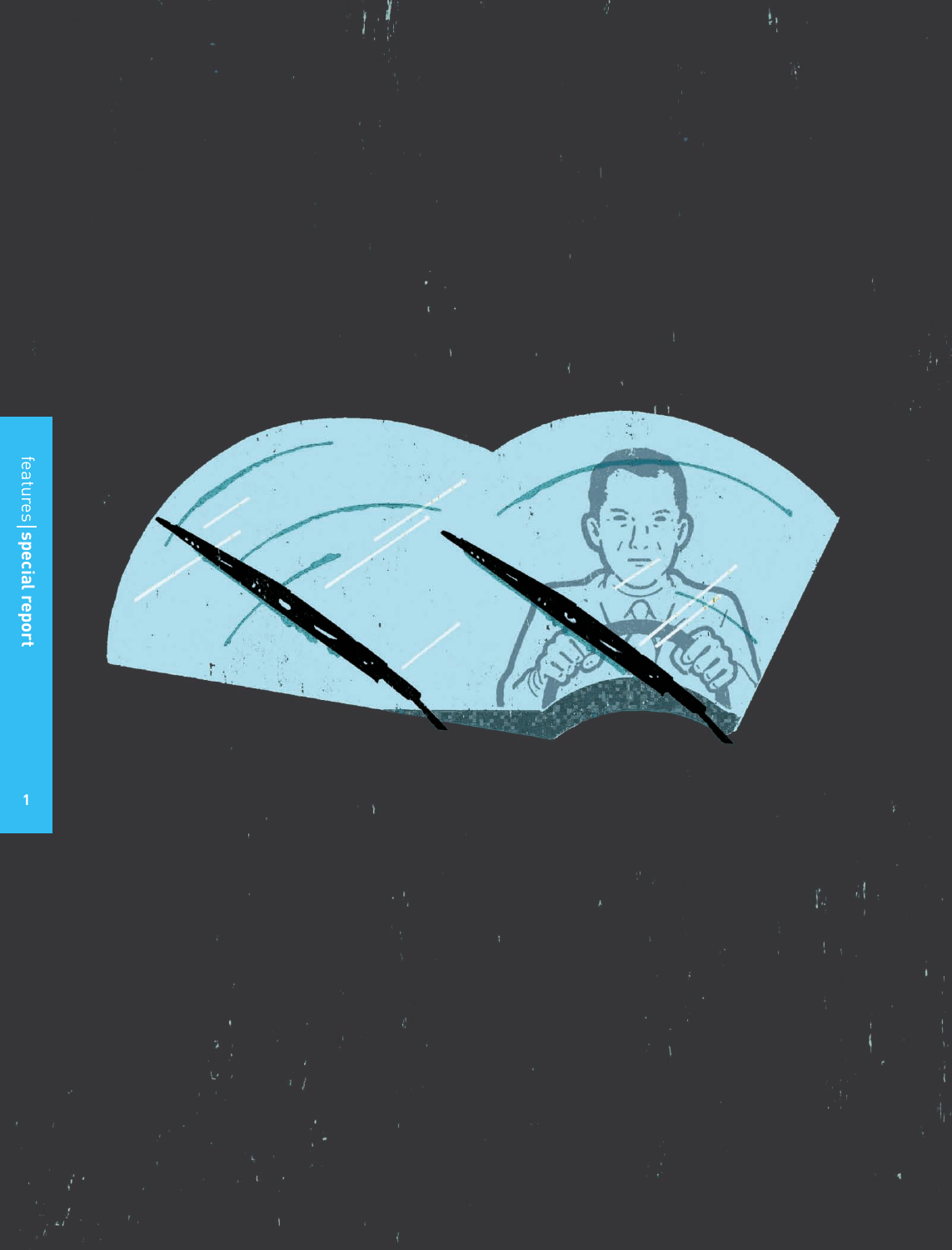**Booz & Company's annual survey of chief executive arrivals and departures shows that the financial crisis has held down the rate of CEO turnover — for now.**

# CEO SUCCESSION 2008 Sta by Per-Ola Karlsson and  $\mathbf l\mathbf l\mathbf T$ by Per-Ola Karlsson and<br>Gary L. Neilson **inthe Storm**

#### **With stock prices plummeting, profits evaporating,**

and millions of workers worldwide joining the ranks of the unemployed, one might assume that the chief executives of the world's largest companies lost their jobs in dramatic numbers in 2008. But that was not the case. CEOs demonstrated remarkable recession resistance last year. Although CEO turnover rose slightly on a global basis, from 13.8 percent in 2007 to 14.4 percent in 2008, Booz & Company's annual survey reveals that turnover actually declined in North America and Europe, the regions hit first and hardest by the economic downturn. Succession rates in these bruised economies decreased by 0.5 and 1.9 percentage points, respectively — all the more surprising when one considers that Europe and North America had led other regions in CEO turnover in the two previous years.

Moreover, the reasons for CEO departures in 2008 remained remarkably consistent with past years. Of the 361 succession events among the world's 2,500 largest public companies last year, 180 were planned (due to retirement, illness, or long-expected changes); 127 were forced (the board dismissed the CEO for poor financial performance, an ethical lapse, or irreconcilable differences), and 54 were prompted by mergers and acquisitions. (See Exhibit 1.) In 2007, by comparison, there had been 346 succession events: 169 planned, 106 forced, and 71 merger-related. To be sure, forced successions crept up in 2008 on a worldwide basis. But in North America and Europe, forced successions actually fell. (See Exhibit 2.) The worldwide drop in mergerrelated turnover is easy to explain: The credit crunch dried up financing for potential acquirers, and enterprise features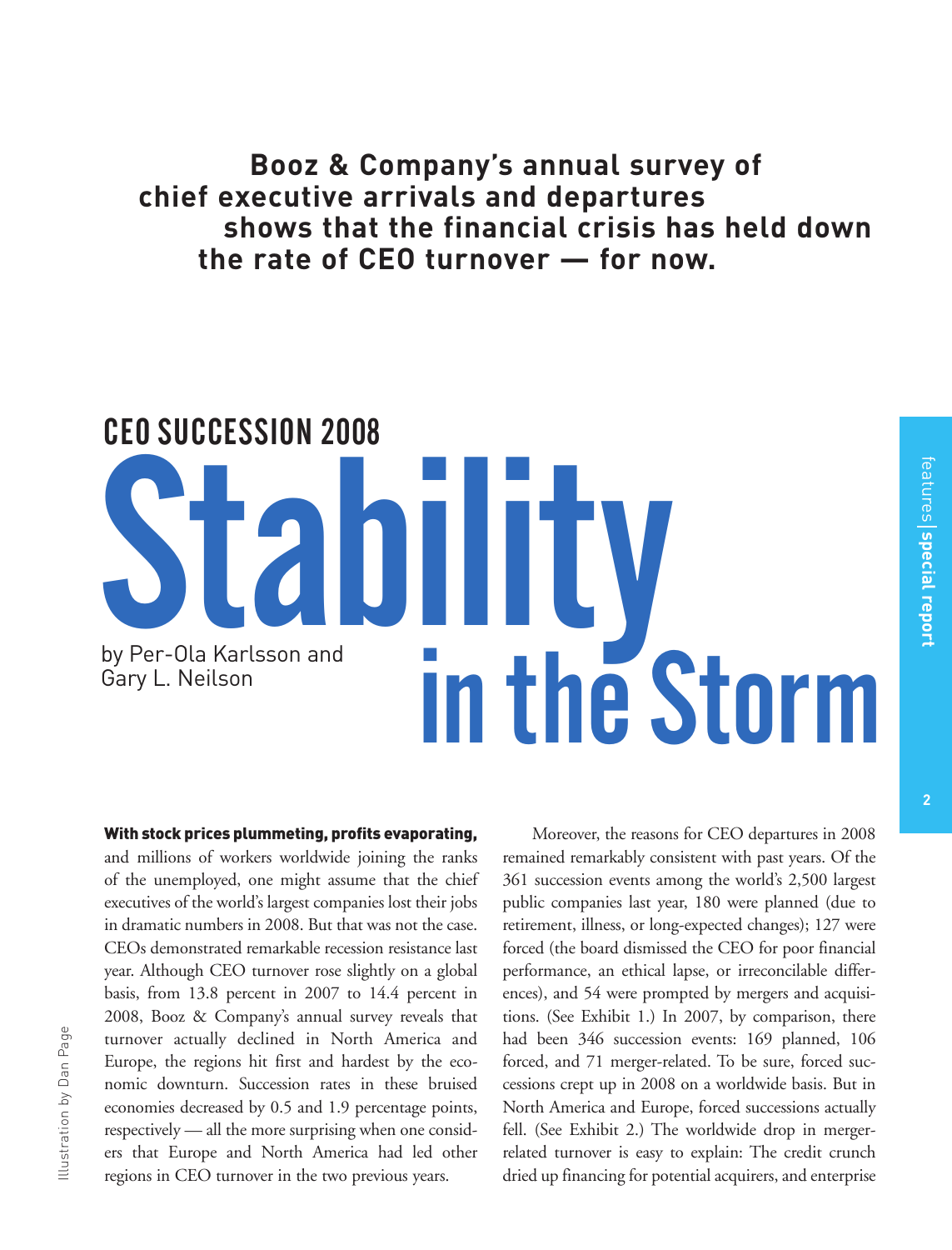#### **Per-Ola Karlsson**

(per-ola.karlsson@booz.com) is a partner with Booz & Company based in Stockholm. He leads the firm's global organization, change, and leadership practice. He specializes in strategy-based corporate transformation and organizational effectiveness and has extensive experience serving clients across Europe and the Middle East.

#### **Gary L. Neilson**

(gary.neilson@booz.com) is a senior partner with Booz & Company in Chicago. He focuses on organizational transformation to increase effectiveness and efficiency for companies in North America.

Also contributing to this article was consulting editor Tara Owen.

**3**

#### Exhibit 1: **Global Turnover Increased Modestly**

This year's global rate of CEO succession rose to  $14.4$  percent  $$ exactly where it was in 2006, but below the peak rates of 2005.



**Source:** Booz & Company

values fell to levels unacceptable to all but the most distressed sellers.

This year's data revealed many trends, but the main message is that in uncertain times, boards of directors tend to stick with the CEO they know. Companies in a recession want a battle-tested captain at the helm — and in cases where they opt for a new chief executive, many install or retain a seasoned veteran as chairman of the board to provide oversight.

We are not suggesting that CEOs are somehow insulated from adversity or that their jobs are perma-

nently secure. If anything, experience suggests that boards apply even greater scrutiny to chief executives' actions and decisions in tough economic times. In many companies, the economic crisis will turn out to have been a leadership test. CEOs may have been granted safe harbor for the time being, but our view is that some will not weather the current storm, and as boards take stock of their new financial and competitive positions, turnover will once again rise.

The turmoil of 2008 affected CEO turnover most clearly in certain hard-hit industries: In financial services and energy, for example, forced turnover climbed to record rates in 2008, whereas in more recession-resistant and stable industries, such as utilities, turnover declined from already low levels. Our data also showed that regional differences in CEO turnover seem to be waning. Forced turnover in Asia, for example — once rare — is increasing to levels closer to those in Europe and North America.

This year's study includes data for 1995, 1998, and 2000–2008. (See "Methodology," page 11.) And, for the first time, it includes an analysis of the incoming class of CEOs. We can now compare this incoming-class data with the profile, demographic, and other information we've long collected on departing CEOs to identify leadership patterns that might affect performance at the world's 2,500 largest public companies. We examined the career paths of the freshman CEOs who took office in 2008 — their previous positions, functional backgrounds, international experience, and high-profile assignments. We offer insights on seven action items that every new CEO should be thinking about, and we identify one institutional priority that is becoming ever more critical: the development of the next generation of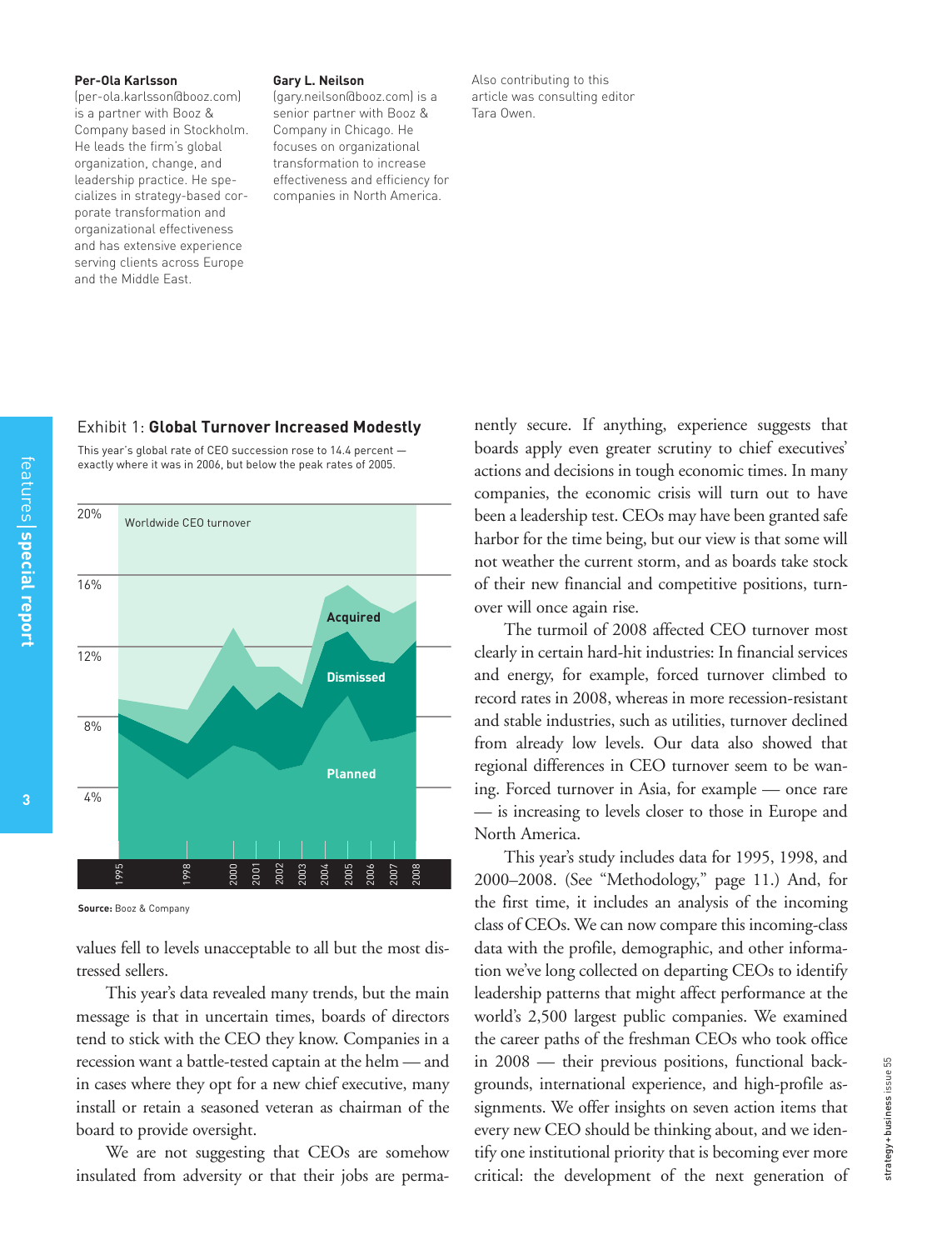#### **Exhibit 2: CEO Turnover by Region**

Both overall turnover and the rate at which CEOs were dismissed declined in Europe and North America.



Source: Booz & Company

CEOs. Among the specific findings for 2008:

• The age of new CEOs is climbing. The average age of this year's incoming CEO class exceeds the average age of outgoing CEOs when they ascended to the top spot over the past decade by nearly two years: 52.9 vs. 51.0.

• Outgoing CEOs are leaving at older ages. North American and European CEOs departed office in 2008 at 59.4 and 57.2 years of age, respectively, record highs for this decade. Japanese CEOs, as usual, were older, with a mean age of 63.0 years upon departure.

• In 2008, almost 20 percent of CEOs — both incoming and outgoing — had previous CEO experience, nearly double the 9.8 percent average rate for the 11 years we have studied. Judging by their average tenure, prior CEOs among the outgoing class of 2008 took office during the last economic downturn in 2000– 2002. This supports our hypothesis that boards look for experience in times of trouble. (See Exhibit 3.)

• CEO tenure, at least in North America, is the longest it has been since 2000. Outgoing North American CEOs enjoyed a median tenure of 7.9 years in 2008, versus 7.2 years over the 11 years we've been analyzing data.

• Among outgoing CEOs in North America, there has been a dramatic shift away from the joint chairman and CEO title. In 2001, 50.5 percent had served as both chairman and CEO upon taking office. Only 24.4 percent of North America's outgoing CEOs in 2008 held both titles when they took office, and the number is even lower for the incoming class: 18.0 percent. This latter figure brings North America more in line with other regions around the globe, where companies seldom combine the two positions.

• More than half of the incoming CEOs in planned successions are assuming office as "apprentices," meaning their predecessor as CEO has stepped up to the chairman role. This finding highlights a trend that is growing across most regions. It is particularly noteworthy in North America, where, in the past, CEOs often assumed both the CEO role and chairman role upon ascension.

• Among new CEOs, outsiders — those brought in from outside the company to take the helm — make up about 24 percent of the incoming class. (Insiders are those promoted from within.) This may represent an increase from the past; over the 11 years of the study, the percentage of outsiders leaving office has fluctuated around 20 percent.

• Fifteen percent of new insider CEOs were auditioned, meaning they joined the company they now lead within the past three years. Instead of recruiting outsiders directly into the CEO slot, boards now appear to be "road-testing" them as chief operating officer or chief financial officer before giving them the wheel.

• Many new CEOs have international experience, but most were born and raised in the countries where their companies are headquartered.

• Anecdotally, we are noticing a swelling in the ranks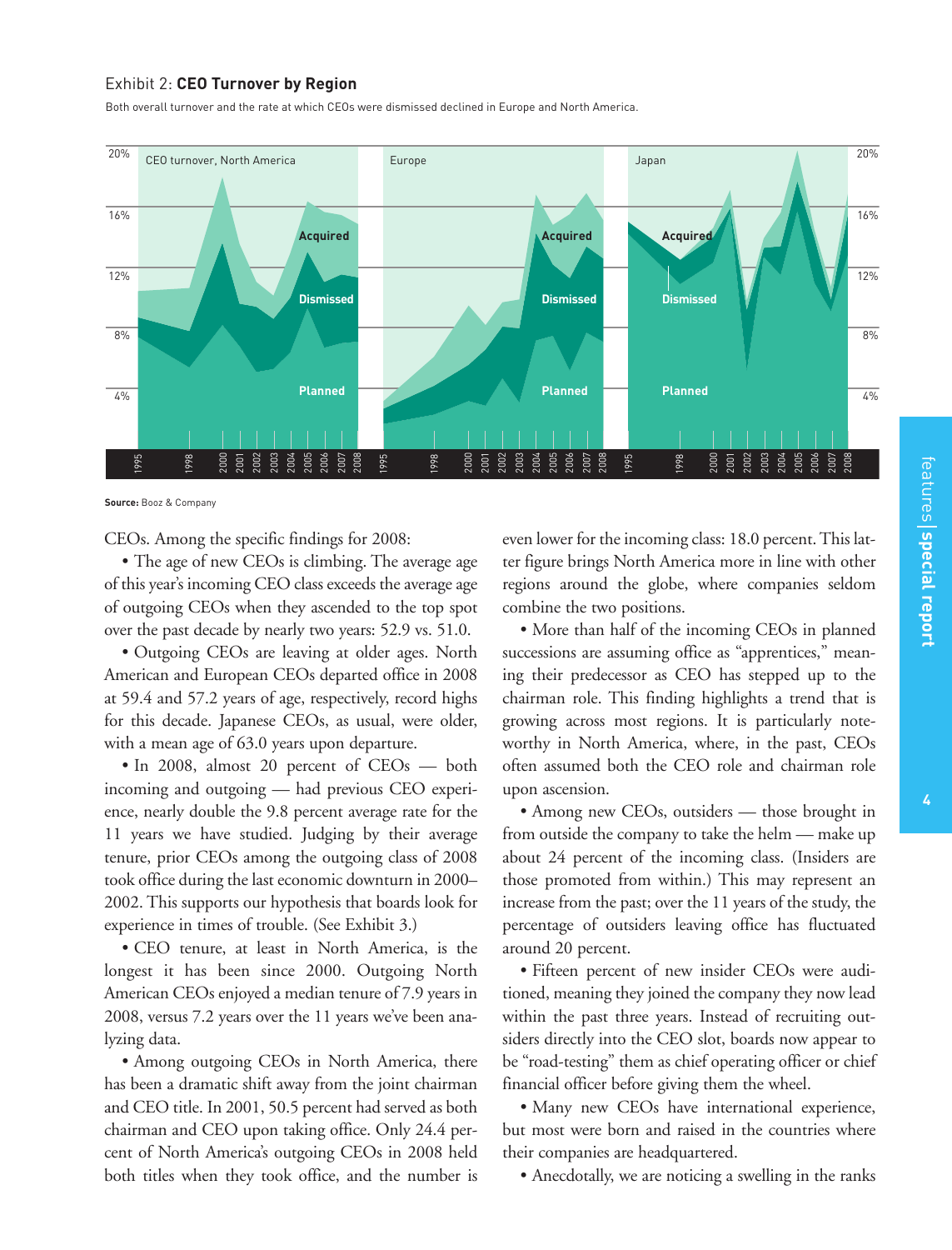#### **Exhibit 3: Prior Experience Wanted**

Among this year's incoming class and the last two outgoing classes, the number of CEOs who previously served as a chief executive is up.



**Source:** Booz & Company

of boomerang CEOs, those who left the position and then returned to the same company. Howard Schultz of the Starbucks Corporation is the most visible example among several in 2008.

#### **Sector Volatility Is at an All-Time High**

Unlike the data from previous years, the 2008 data on CEO succession revealed stark differences among industries. The most exposed sectors in the global economy experienced much more forced turnover in their chief executive ranks than the average rates for the years we have studied, whereas the rates for more recessionresistant industries were actually lower. (See Exhibit 4.)

At the center of the economic maelstrom, the financial-services industry unsurprisingly experienced increased volatility in 2008. Of the 578 financial-services companies included in our study, 18 percent lost their CEOs. Of these successions, more than half were dismissals — a rate of forced succession 158.8 percent higher than the historical average. Generally, financial services is a lucrative industry that is kind to CEOs who deliver strong results and prompt in terminating those who do not. Our data supports this contention; CEOs in financial services who left as part of a planned succession delivered total shareholder returns 8.2 percent higher than their regional peers, while those who were forced out returned 5.8 percent less. Predictably, a disproportionate number of CEO successions in financial services were in North America.

But the economic downturn has also had secondorder effects on succession rates in this sector. In financial services, 19 percent of all turnovers were due to merger activity, compared with just 15 percent across all industries. In addition, government intervention has influenced the pattern of CEO appointments, triggering resignations at some banks and placements of new CEOs at others. Looking forward, we see the damage done to bank CEOs' reputations being a significant factor in future succession rates. Many bank leaders have already been vilified in the press. The risk of legal action and increased scrutiny of executive remuneration may add to the pressure that CEOs in the financial-services industry face, and to the challenge that boards face in filling CEO positions.

The other hard-hit sector in terms of toppled chief executive talent this past year was energy. As in financial services, 18 percent of the CEOs at the energy companies in our study left office, and the rate of forced succession was 107.4 percent greater than the historical average. The energy industry suffered from the effects of enormous oil price volatility in 2008, the magnitude of which many companies had not anticipated. This industry had enjoyed the comfort of steady high returns for much of the 2000s, and is now, we hypothesize, bracing for a more uncomfortable few years.

Meanwhile, other industries demonstrated greater CEO stability in 2008. As one might expect, these are industries less sensitive to discretionary spending, such as industrials, utilities, and consumer staples. CEO dismissals in all three of these industries fell below historical rates.

A quick comparison of CEO turnover at consumer discretionary companies versus consumer staples companies, for example, highlights the "recession effect" we've hypothesized. The consumer discretionary sector (durable goods, automobiles, and entertainment) saw turnover rise to its second-highest level in the 11 years we've studied (though only 2.6 percent higher than its historical average). But turnover in the consumer staples sector (household, personal, and grocery products) dropped to a five-year low. Turnover in both industries was disproportionately high in North America, the region hardest hit by the recession in 2008.

In fact, if the two most volatile sectors (financial services and energy) are removed from our data set, the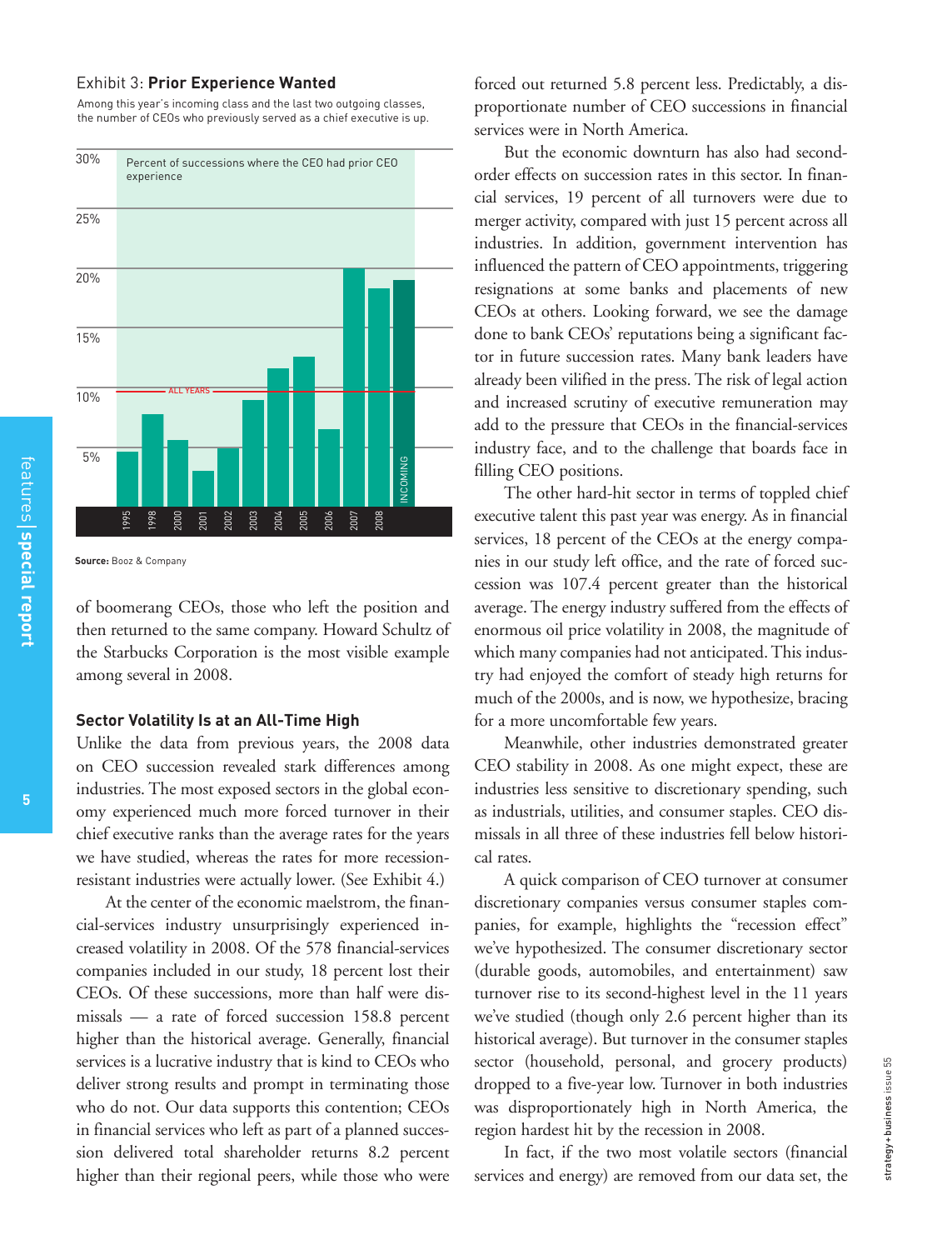resulting CEO succession rate for 2008 is the lowest we've seen in five years. It seems that in most industries, the recession is viewed by boards as an externality, something beyond the active control of chief executives, and therefore not something for which they can or should be held accountable — at least not yet.

#### **Regional Distinctions: Meeting in the Middle**

Industry differences in CEO succession became more pronounced in 2008, but traditional regional differences began to blur. In certain key respects, Asian companies adopted practices more typically associated with their North American and European counterparts. Specifically, we are seeing a greater incidence of forced turnover in Japan and the rest of Asia.

Whereas turnover declined in the U.S. and Europe in 2008, it increased rather markedly in Japan (to 16.9 percent from 10.6 percent) and the rest of Asia (to 13.0 percent from 9.2 percent). However, the most pronounced escalation was in the rates of forced turnover, which nearly quadrupled in Japan, from 0.8 percent to 3.1 percent, and climbed from 3.8 percent to 6.1 percent in the rest of Asia. This is a departure from the norm in Japanese business culture, where forced turnover has historically been very low; in fact, with the exception of 2002, this is the highest rate of forced CEO turnover we've observed in Japan over the 11 years of our study. Planned successions in Japan and Asia were up substantially, perhaps a function of unwritten "term limits" in many Japanese companies. One factor that may be affecting the data is that Asian companies have been reporting more information about CEO succession recently, allowing our study to better capture whether departures are forced.

But we should also point out that the Japanese economy has tumbled over the past decade, and the number of Japanese companies that even make our global list has been eroding steadily, particularly in the past two years. In fact, Japanese companies now constitute less than 10 percent of our total sample, as compared with 26.1 percent in 1995, and 14.9 percent as recently as 2006. There were only 38 succession events at the Japanese companies in our sample last year, 29 of which were planned. The increase in forced succession, in particular, should be understood in the context of the Japanese economy's overall decline.

The rest of Asia, as might be expected given its growth trajectory in recent years, is emulating the mainstream in other regions in terms of CEO turnover pat-

#### Exhibit 4: **Industries: Downturn Disparities**

Rates of CEO dismissals in 2008 varied widely from the historical patterns for some industries. At financial-services and energy companies, the rate of forced successions was far higher than the average rate for all the years we have studied.



**Source:** Booz & Company

terns. The number of companies from the rest of Asia included in our study climbed to 569 in 2008, nearly double the 2006 count; such organizations now account for 23 percent of the top 2,500 companies worldwide. Just over half are in Greater China, including Hong Kong and Taiwan. As these companies make the transition from precipitous to more stable rates of growth, it is reasonable to foresee a heightened level of turnover; they will naturally seek out more professional managerial experience at the top of their organizations.

It is our belief, based on experience working with clients in the Asia/Pacific region, that they are also motivated by the desire for stable and steady leadership. As has long been the case, the mean age of both outgoing and incoming CEOs in Japan is much higher than it is in North America or Europe. Moreover, Asia demonstrates a far greater penchant for growing its CEO talent at home. Eighty-nine percent of the CEOs who took office in Asia in 2008 are insiders, as compared with a global average of 76 percent.

The other regional distinction where we saw outliers move toward the middle in 2008 was in the area of corporate governance, specifically the separation of the roles of chairman and CEO. North American companies (which are predominantly U.S.-based) have historically combined the two; as recently as 2007, 73.2 percent of the chief executives leaving office in North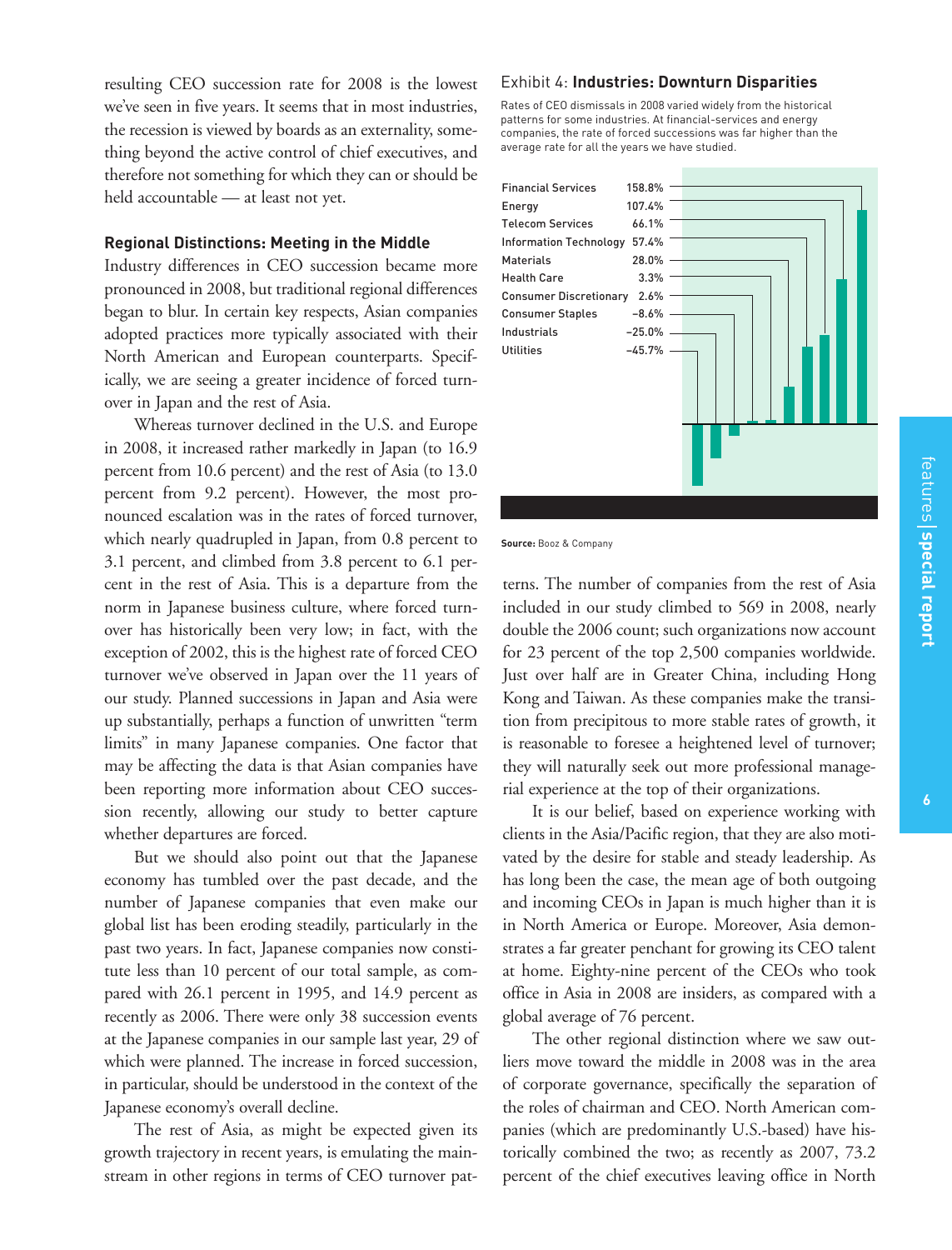America held both titles, and 24.4 percent had done so from the beginning of their tenure. In 2001, one of every two departing North American CEOs (50.5 percent) had also held the title of chairman since taking office.

Now, fewer than one in five CEOs in North America starts out with the combined chairman and CEO role, which represents a dramatic shift. (See Exhibit 5.) According to our analysis of the 2008 freshman CEO class, only 18 percent were appointed to the chairman post, and the global figure was just 12 percent. This greater tendency to split the roles brings North America more in line with long-standing practice in Europe, Japan, and the rest of Asia, where four of every five CEOs leaving office in 2008 were never chairman.

A related phenomenon that is worthy of note is what we call the apprentice CEO, a CEO who takes office under the wing of the former CEO, who moves into the chairman role. This succession model has always been favored in Japan, where 82 percent of outgoing CEOs over the 11 years we've studied were apprenticed. In North America, it has been a much less prevalent practice, partly because the CEO and chairman roles were more often combined for the reasons we've mentioned; only 42 percent of outgoing CEOs were apprenticed over that same time period. But our analysis of the 2008 incoming class indicates that North America is moving toward the Japanese model. In planned successions, 57 percent of incoming North American CEOs are apprentices, indicating a new preference on the part of boards for seasoned hands at the helm. (See Exhibit 6.)

#### **The New CEO Career Path**

By expanding our research this year to identify and decipher patterns in data about the incoming class of CEOs, we sought to shed light on what companies can do to enhance the career options they offer to high-potential talent, and what individuals can do to improve their chances of making it to the top of their organization. As we studied the demographics and job histories of the new class of CEOs, we paid special attention to the items in their resumes over which would-be CEOs and the companies they work for — could exercise some reasonable control. These included job assignments, international experience, and participation in highprofile strategic projects.

First, a quick look at the demographics. The CEOs arriving in office in 2008 were, as indicated, older than the departing CEOs had been at the time of their

#### Exhibit 5: **Fall of the U.S. CEO/Chairman**

Many U.S. companies once awarded the chairman title to new CEOs, but the practice has waned, driving down the rate in North America.



**Source:** Booz & Company

ascension. All but four were men. The vast majority had a college degree; business degrees prevailed in North America, whereas engineering and economics degrees led in Asia and Europe. At the graduate degree level, business degrees such as MBAs were the most prevalent globally.

In addition to collecting demographic information, we looked at the career paths tapped by boards that recruited CEOs. For each incoming individual, we identified the highest position held prior to their appointment as CEO. (See Exhibit 7.) Naturally, most boards chose individuals who had responsibility for a P&L. Of the new CEOs, 65.6 percent had run a business; this included 18.9 percent of the total incoming class who had been CEOs before (generally, but not always, of another company); 27.4 percent who had been business unit leaders; and others who had been regional heads, presidents, or chief operating officers. Just over 14 percent had been board members, and only 15.2 percent had been promoted from a career that culminated in functional leadership, including the CFO position.

Alan Joyce, the recently appointed CEO of Qantas Airways Ltd., provides an example of a business unit head being promoted to the top job. Founding CEO of subsidiary Jetstar Airways Pty Ltd., the low-cost carrier that quickly became the fastest-growing profit center at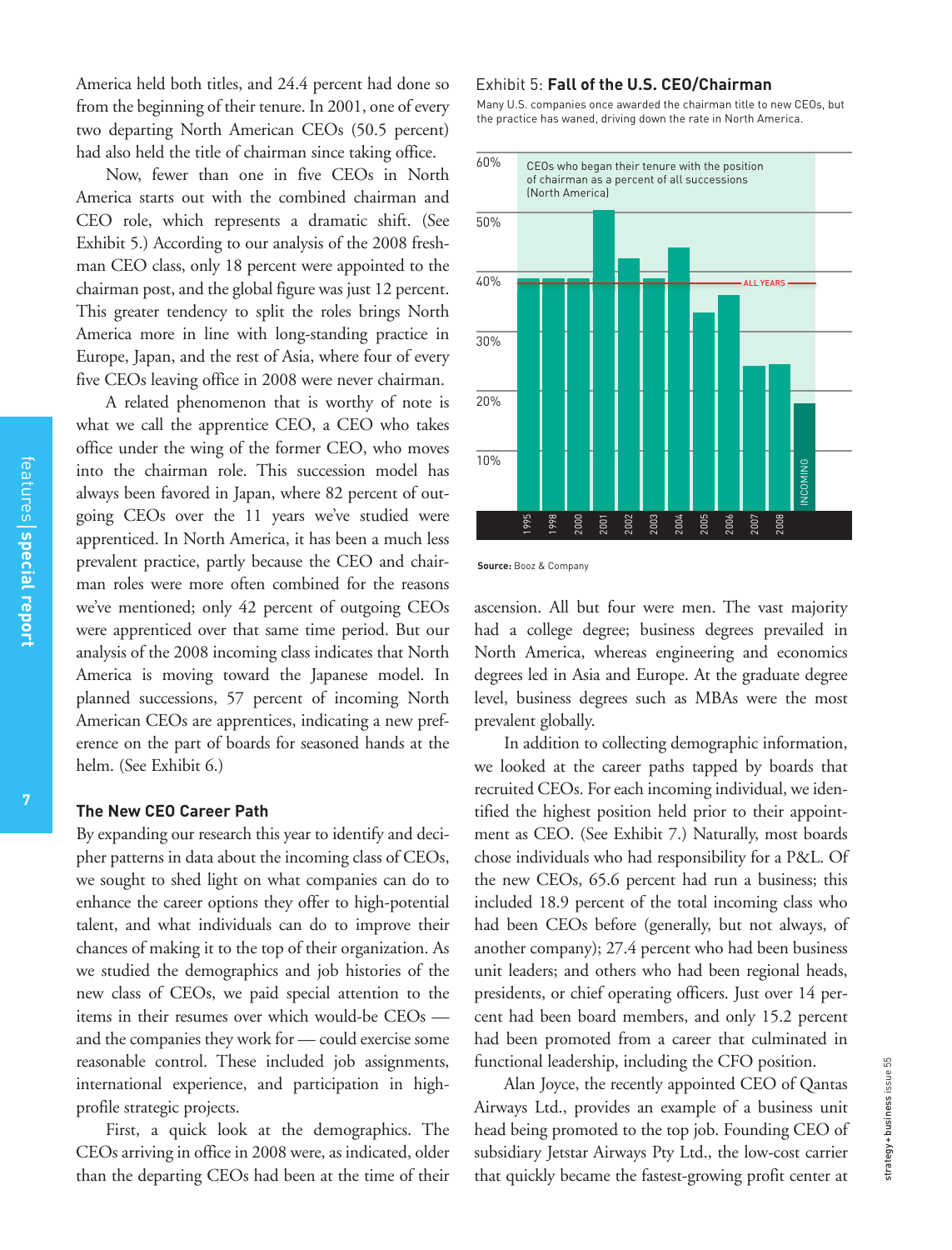#### Exhibit 6: **Rise of the U.S. "Apprentice"**

Driven by U.S. companies, the practice of appointing the former CEO to stay on as chairman continues to climb in North America.



**Source:** Booz & Company

Qantas, Joyce was a fast-rising star, and he now runs Australia's flag carrier at the age of 42.

It is noteworthy that nearly all the incoming CEOs had held some functional role in addition to their general management experience. The most prevalent background was operations (56 percent). This was followed by finance (36 percent), strategy and planning (30 percent), and marketing and sales (24 percent).

Dirk Meyer, the new CEO of Advanced Micro Devices Inc. (AMD), is one of those who collected valuable functional experience en route to the top. In addition to playing a major line management role as head of AMD's processor group (the company's only business line after it spun off its flash memory group in 2005), he has been an R&D leader, serving as vice president of engineering. He is also one of the most experienced and prolific engineers in the chip industry, with more than 40 patents and many chip designs to his credit.

With rare exception, the 2,500 companies represented in this study have operations in multiple countries. So it stands to reason that international experience would be an increasingly important entry in any prospective CEO's resume, and, indeed, 52 percent of the new CEOs we studied have held an international title, such as regional manager outside the country where the company is headquartered. That said, we have yet to see global diversity take root in the CEO suite in the form of an expatriate CEO. Only 13 percent of the new CEOs we studied were not nationals of the country in which the company was headquartered.

Muhtar Kent, the new chief executive officer of Coca-Cola Company, provides an example of the international background that may become more typical of CEOs. The son of a Turkish diplomat, he was born in New York and educated in Turkey and the United Kingdom. Kent won company acclaim guiding Coca-Cola operations in eastern Europe as the Berlin Wall came down in 1989 and running bottling operations across 12 European countries for the Australian firm Coca-Cola Amatil. From 1999 to 2005, he oversaw the significant expansion and London listing of Efes Breweries International NV, which also controls the Coca-Cola bottler in Turkey. Today, Kent looks to a future in which the bulk of Coca-Cola's growth will come from overseas markets.

One final criterion that we assessed, though it is a hard one to quantify, was the presence of a "defining experience" in the new CEO's history: involvement in a transformation campaign, turnaround, or major new product introduction that caused the individual in question to catch the notice of the company's leadership and board of directors. Our hypothesis is that a welldeveloped, well-executed, and well-monitored career path can get a candidate onto the short list, but a defining experience often closes the deal.

For Brian Goldner, CEO of Hasbro Inc., it was a cold call he made to a Hollywood producer in 2003 that fueled his rise to the top. He pitched the idea of building a movie franchise around a set of 1980s-era action

#### Exhibit 7: **The Path to the Top**

Nearly two-thirds of incoming CEOs had prior experience in running a company, a business unit, or a region.



Source: Booz & Company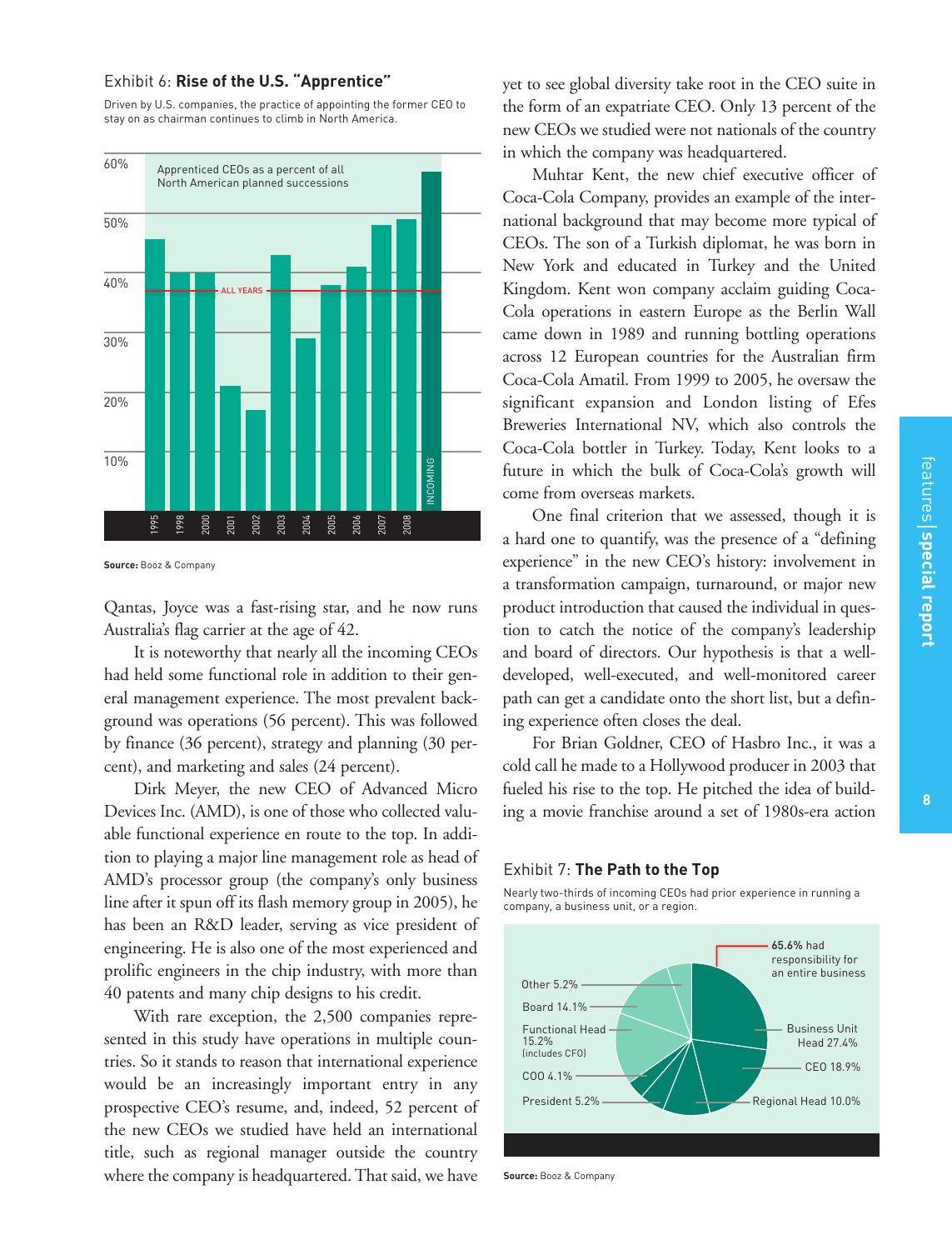### **Building a Stronger Leadership Bench**

**by DeAnne Aguirre and Laird Post**

In the present global economy, the challenge of developing leadership talent is urgent — particularly for the next generation of CEOs. The economic recession has highlighted the differences in the quality of leadership talent, especially in the most volatile industries, and underlined just how important it is to have a strong and deep leadership bench. In research conducted by Booz & Company, and by the Corporate Leadership Council, the effectiveness of leadership development is strongly correlated with profitability and total shareholder returns. And insider CEOs (those who have come up through the organization they now lead) generate higher total shareholder returns, which further argues for cultivating future CEO talent in-house.

Unfortunately, even where leadership development models exist, they remain mired in 20th-century assumptions about how, where, and by whom work gets done. The old ideals of highly structured hierarchies and 9-to-5 workdays no longer apply when many baby boomers (currently in their late 40s, 50s, and early 60s) are planning "never to retire," or when Generation Y (currently in their teens and 20s) is moving through the workforce with expectations of flexible and socially conscious careers. Some members of this latter group will become the prominent business leaders of 2020 and beyond.

Profound demographic shifts already in motion will make over the employee base — and, increasingly, the executive teams — at many companies. Only 22 percent of the global educated workforce (those with a college or advanced degree) are from North America and western Europe. Women, barely present on corporate payrolls 30 years ago, now constitute

at least half of the overall workforce in many developed countries. A corporation's leadership development strategies should address the complexities of managing an increasingly diverse, multigenerational, and multicultural workforce characterized by different motivators and expectations.

What, then, constitutes an effective approach to developing the next generation of CEOs — and other highlevel executive talent — from the inside? First, don't leave it to HR alone. Leadership development must be led by all leaders. Senior management, up to and including the CEO, needs to help conceptualize, craft, and deliver leadership programs, tools, experiences, and messages. These should be carefully integrated with the business strategy, always grounded in a business case for why an enhanced leadership capability is required, what outcomes will result from leadership

figures, and the result was a US\$700 million-grossing film called *Transformers* that rejuvenated Hasbro's fortunes and expanded the power and reach of its brand and characters into a new medium.

For Angus Russell of U.K.-based Shire Pharmaceuticals, it was the M&A prowess he demonstrated throughout his career that earned him top honors at Shire. He handled the spin-off of ICI's pharmaceuticals division into Zeneca in 1993 and then as vice president of corporate finance successfully negotiated the merger of Astra and Zeneca in 1999. Since joining Shire as CFO in 1999, he has played a key role in growing the company through product and licensing acquisition and diversification.

If these defining experiences truly distinguish leaders with real CEO potential, then it may be wise to foster such experiences in preparing the next generation of executives. Our review of this study's data and our experience as practitioners both reinforce our conviction that the best way for companies to provide these kinds of developmental opportunities for future CEOs is by investing time, energy, and other resources in leadership development.

#### **Seven Actions for the New CEO**

Today's freshman CEOs face unprecedented challenges, but also myriad opportunities. In the absence of any clear read on when the recession will bottom out and markets will rebound, CEOs have to steer a prudent course while trying to position their companies for longer-term success. That prospect is both exciting and daunting; with the fate of the company starkly in the balance, these should be a new CEO's first moves:

**1. Declare a new day.** Now is the time to reset expectations in terms of how the businesses will work, how decisions will be made (or not made), and how people will be held accountable. Most organizations offer few windows for this type of sweeping change, but the appointment of a new chief executive provides one of those rare opportunities.

**9**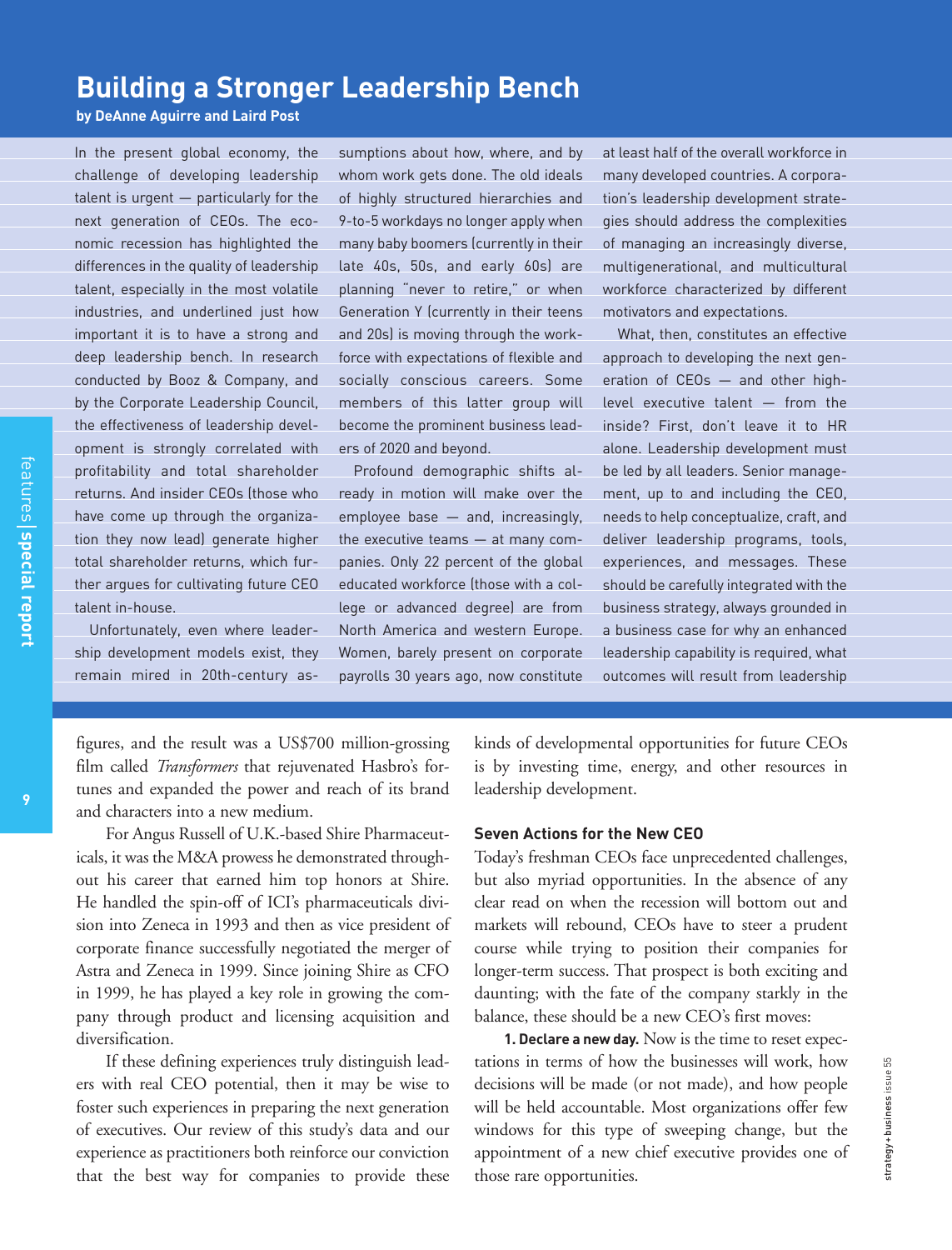development, and what it will take to deliver them.

It is also important to engage the board in the process, because they ultimately own the outcome of the leadership development process. As the stewards of CEO succession, they have a vested interest in ensuring that candidates for critical enterprise roles are identified and that leaders receive the right developmental experiences, including engagement with the board.

Successful CEOs often spend the equivalent of more than a day a week making decisions about people whom to promote, deploy, and develop, and what resources to devote to leadership development. They also spend significant time observing, coaching, and learning from their senior management team. There is no substitute for one-on-one time in crafting a tailored development program for potential successors, and this time also equips the CEO with valuable insights from those closer to customers.

This intensive leadership development approach works best when it is integrated with other HR processes, including recruiting, identification of "high potentials," career path planning, compensation, performance management, and promotion decisions. High-potential leaders should undergo a variety of developmental experiences: general management experience, cross-functional opportunities, global experience, and opportunities to manage change and develop other talent themselves. That said, leadership development should not focus on building "renaissance" individuals who have been rotated through a battery of rapid-fire assignments and programs designed to orient them to every part of the organization's operations. It is better to plot the career development of highpotential men and women as a diverse but well-chosen set of challenges defining experiences that can build the distinctive, competitively differentiating capabilities that leaders, and the company, will need.

#### **DeAnne Aguirre**

*(deanne.aguirre@booz.com) is a senior partner with Booz & Company and has served global clients for the past 20 years. She specializes in talent strategies and effectiveness and is the global co-leader of Booz & Company's Global Talent Innovation offering.*

#### **Laird Post**

*(laird.post@booz.com) is a principal with Booz & Company based in San Francisco. He advises organizations in the U.S. and globally on people, leadership, and change effectiveness.*

New CEOs should resolve early on whether the company's structure and operating model are the right ones. Would a redesign unleash latent productivity or better align decision making with information flows and motivators? There will be a honeymoon period of roughly one year in which these sorts of wholesale changes are easier to make. In fact, investors and other observers, both external and internal, typically expect and more willingly accept such changes early on.

**2. Establish priorities.** Almost immediately, a new CEO should set forth the three or four agenda items that will drive the strategic direction of the company over the next two to three years. That direction is all the more critical in the current recession.

Today's CEOs should assess their portfolio of businesses and concentrate on those where they have a "right to win," which we define as the advantaged assets and capabilities (tools, processes, people) that enable a company to out-execute the competition. This assessment boils down to two primary questions: (a) Is this business core to our company's future value? (b) Does it offer a path to building financial performance that is greater than what investors can earn elsewhere in their equity portfolios? To weather the current downturn, CEOs need to anticipate their industry's future structure and develop a game plan for securing the best competitive positioning in the upturn.

Avoid the temptation to make too many decisions too soon. Some issues will take time to percolate under new leadership or may require more considered deliberation — or perhaps none at all. New CEOs, in general, need to delegate more and second-guess less.

**3. Affirm or change the team.** In the first 60 days, a new CEO needs to reassure those members of the senior team who will make the cut, and deliver the bad news to those who won't, even if their successors have not yet been identified. Until people know where they stand, it will be hard, if not impossible, to move forward productively. And there is little value in retaining business unit heads or functional leaders who are destined

features

**special report**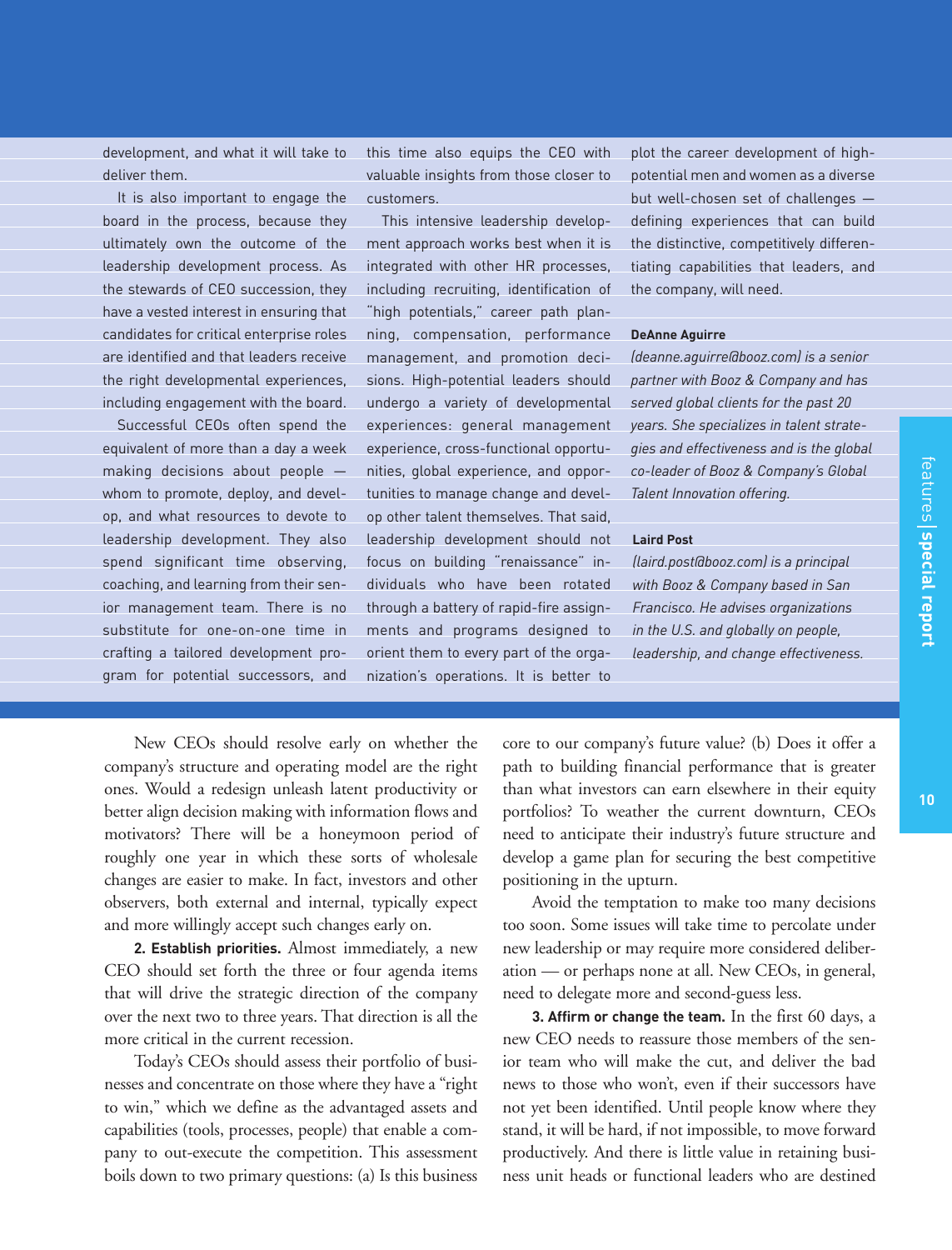for replacement. The damage they may do as they await their fate can far outweigh any benefit their presence might provide.

Once new CEOs identify the top team, they can start on the real work of aligning team members around their agenda. Most CEOs occupy the center of a huband-spoke model with regard to their direct reports; these business and functional leaders have a direct line to the CEO, but little contact with one another. Creating a sense of collective ownership of the new strategic direction of the enterprise is vital if the new CEO wants to leverage his or her direct reports' full potential as a team. Joint accountability also reduces silo-based behavior on an executive team, and it enables new CEOs to assess whether they made the right decisions about whom to keep on board.

**4. Establish boundaries.** Everyone wants the CEO's time and attention. Although intellectually, new CEOs may appreciate this maxim, very few are prepared for the reality. According to our research, 80 percent of a CEO's day is consumed in meetings; visits with clients; and symbolic, ceremonial events. Only one-fifth of his or her business day is actually spent behind a desk.

Those who have never served as CEO before can find the transition to public figure quite uncomfortable. They marvel at how unfamiliar many of their duties are, even though they likely ran a business prior to becoming CEO. The ones who flourish establish clear boundaries and delegate all but mission-critical tasks.

**5. Keep an ear to the market.** One new CEO in the oil retailing business joked that "every gas station I visit smells of fresh paint." Indeed, everything is varnished for the chief executive; it becomes very hard to learn of bad news, because no one will volunteer it.

Since everyone inside the organization is currying favor with them, new CEOs should spend time with customers. Customers are the most likely to provide straightforward commentary on the company, and a new CEO needs that source of objective counsel. Making a point of visiting with customers also sends a powerful and positive message to others in the organization that customer service is a priority.

#### **Methodology**

This study identified the world's 2,500 largest public companies, defined by their market capitalization (from Bloomberg) on January 1, 2008. To identify the companies among the top 2,500 that had experienced a chief executive succession event, we cross-checked data across a wide variety of printed and electronic sources, including Factiva and Hoover's. Additionally, we conducted electronic searches for announcements of retirements or new appointments of chief executives, presidents, managing directors, and chairmen. For a listing of companies that had been acquired or merged in 2008, we also used Bloomberg. Finally, Booz & Company worldwide staff included CEO changes from their regions that had not previously been identified.

Each company that appeared to have changed its CEO was investigated for confirmation that a change occurred in 2008 and for identification of the outgoing executive: name, title(s) upon accession and succession, starting and ending dates of tenure as chief executive, age, whether he or she was an insider or outsider immediately prior to the start of tenure (and, if an outsider, whether he or she was an industry outsider), whether he or she had served as a CEO of a public company elsewhere prior to this tenure, whether the CEO had been chairman (and, if so, for how long), the identity of the chairman at the start of the CEO's tenure (if different) and whether that individual had been CEO of the company, and the reason for the succession event. Company-provided information was acceptable for each of these data elements except the reason for the succession; an outside press report was used to confirm the reason for an executive's departure. We also enlisted the support of Booz & Company staff worldwide as part of the effort to learn the reason for specific CEO changes in their regions.

Additionally, we collected data to track the career paths of the new CEO class. For each succession event in which an incoming CEO was identified, we collected the new CEO's name; new title (for example, CEO and president); age; and educational background, including undergraduate and advanced degrees attained and names of academic institutions from which degrees were received, and additional postgraduate studies and certifications. We also collected data on insider or outsider status and prior work experience, including company and role tenure, job titles held, position level in the organization, and functional responsibility. For experience with the current company, we collected data on the new CEO's four most recent roles; for prior company experiences, we collected data

for up to two roles within up to two companies. In addition, where available, we collected data on international experiences and other notable accomplishments and positions held. For the CEO's prior employers, we captured company and performance data from Bloomberg.

The career-path data includes CEOs both interim and in full capacity  $-$  who were in position as of January 3, 2009. It also includes multiple CEOs for the same company if multiple succession events occurred in 2008. The career-path data excludes interim CEOs who were replaced by an official CEO before the end of 2008.

Regionally adjusted average growth rates of total shareholder returns (TSRs), including the reinvestment of dividends (if any) for each executive's tenure, were calculated for the entire tenure, the first and second halves of the tenure, the first two years, and the final year. TSR data for company and corresponding region was provided by Thomson Financial.

This is the 11th data-year study of CEO succession. We have data points and data on more than 3,000 successions total and 960 successions resulting from board disagreements or poor financial or managerial performance.

features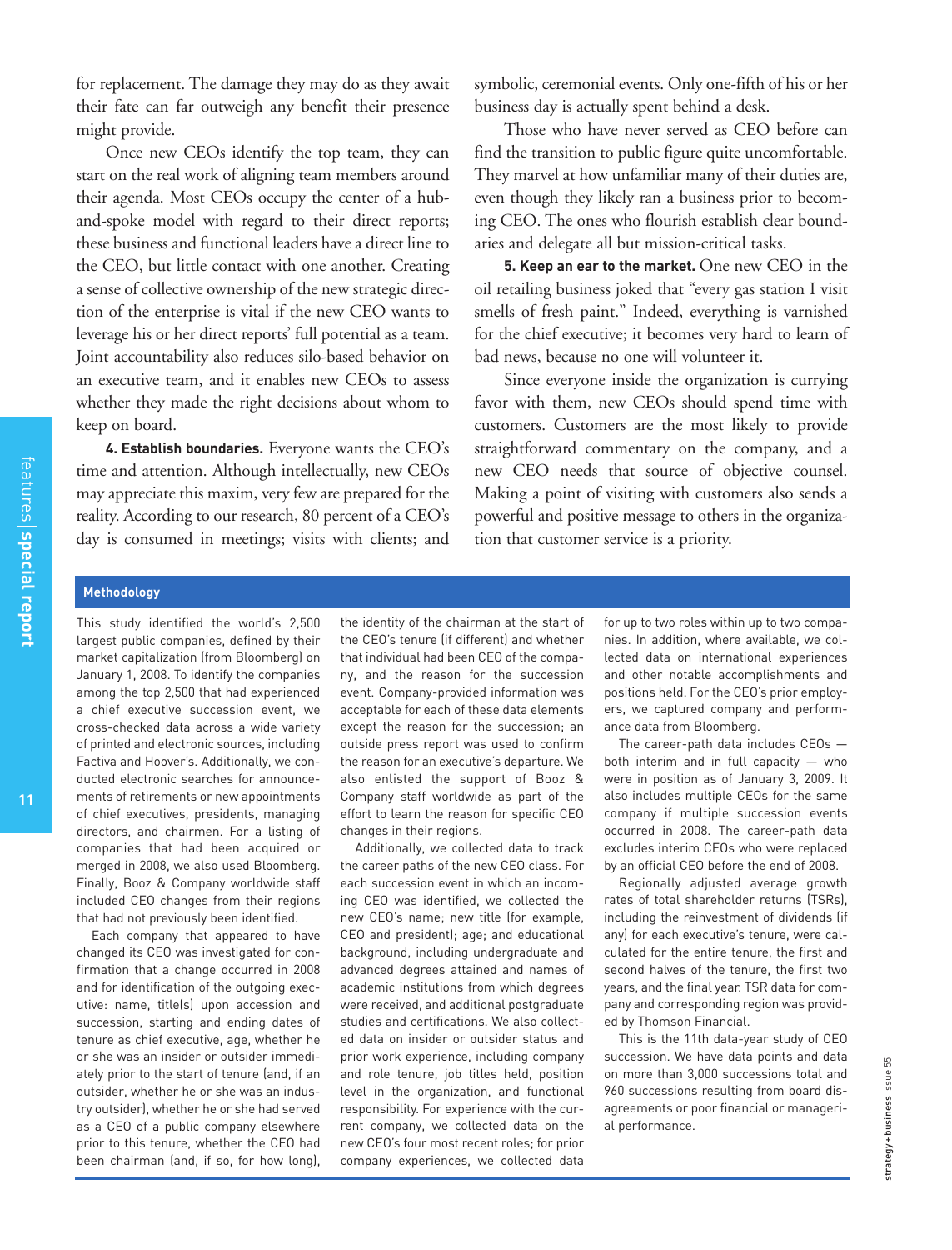By the same token, new CEOs should meet with their most important suppliers and partners and proactively build relationships with the financial community. Investors, lenders, financial analysts, and others can help CEOs understand the capital markets' view of their company and their priorities and concerns.

**6. Get to know the unknown.** This counsel especially applies to outsider CEOs, but many insiders also have gaps in their knowledge of the company's operations and key value drivers. New CEOs are given a free pass during their initial months to take a "tutorial." They can and should leverage internal authorities and seek out external experts who know the industry and company.

CEOs should also surround themselves with individuals whose critical capabilities complement their own. And they should ask questions. New chief executives who have "grown up in" the organization and long anticipated serving as CEO have a tendency to declare their point of view early in discussions, not fully realizing that their view is now taken as company strategy. It can be beneficial to step back in discussions and solicit others' opinions and views.

**7. Engage the board.** Chief executives who are new to the role need to understand the board's expectations, and in fact to help set them. Then they must deliver against those expectations in big and small ways.

As our CEO succession studies over the years have revealed, boards are much more active these days. To develop a strong working relationship, a new CEO should initiate one-on-one meetings with each board member at a place and time of the board member's choosing. Simply encouraging board directors to reach out with suggestions or comments does not generate the same level of preparedness or thoughtful input as requesting a personal meeting.

Rather than asking the board to endorse what has already been decided, CEOs should present problems and solicit the board's input on possible solutions. Boards are more helpful and supportive when they can see the drivers of company performance more clearly. To facilitate this, many CEOs invite board members to investor meetings or analyst conference calls.

One new CEO decided to have business unit heads

present to the board directly. This gave the board a better take on upcoming leadership talent, including that of potential future CEOs.

#### **Safe Harbor in the Storm**

CEOs today find themselves in the eye of the storm. Although our study points to stability at the top of the world's leading organizations in terms of chief executive turnover, that stability is in large measure a direct result of crisis. Boards process many variables in making CEO succession decisions, and context carries great weight. Companies across industries and regions are contending with depressed markets for their goods and services and collapsed stock prices. There's a strong argument for not rocking the boat in roiling waters.

CEOs today need to guide their enterprises through the downturn, while seizing the opportunity to position their companies for long-term success. A key element in that transformation will be establishing a talent management strategy that develops future CEOs capable of leading diverse, multigenerational, and multicultural workforces. This storm will eventually pass, but the waves of change will continue to swell. **+**

Reprint No. 09206

#### **Resources**

Corporate Leadership Council, "Creating Talent Champions, Volume I" (2008) and "Hallmarks of Leadership Success" (2003), Corporate Executive Board, www.corporateleadershipcouncil.com: The source of research on leadership development.

Cyrus Friedheim, "Commit and Deliver," *s+b,* Spring 2006, www.strategy-business.com/press/article/06101: Reflections on the challenges of being an incoming CEO.

Per-Ola Karlsson, Gary Neilson, and Juan Carlos Webster, "CEO Succession 2007: The Performance Paradox," *s+b,* Summer 2008, www.strategy-business.com/press/article/08208: Last year's study shows that even those chief executives who deliver subpar returns show unexpected staying power.

Thomas Neff and Julie Hembrock Daum, "The Empty Boardroom," *s+b,* Summer 2007, www.strategy-business.com/press/article/07206: The most desirable board members have always been those with CEO experience, but they're in short supply.

For more business thought leadership, sign up for *s+b*'s RSS feeds at www.strategy-business.com/rss.